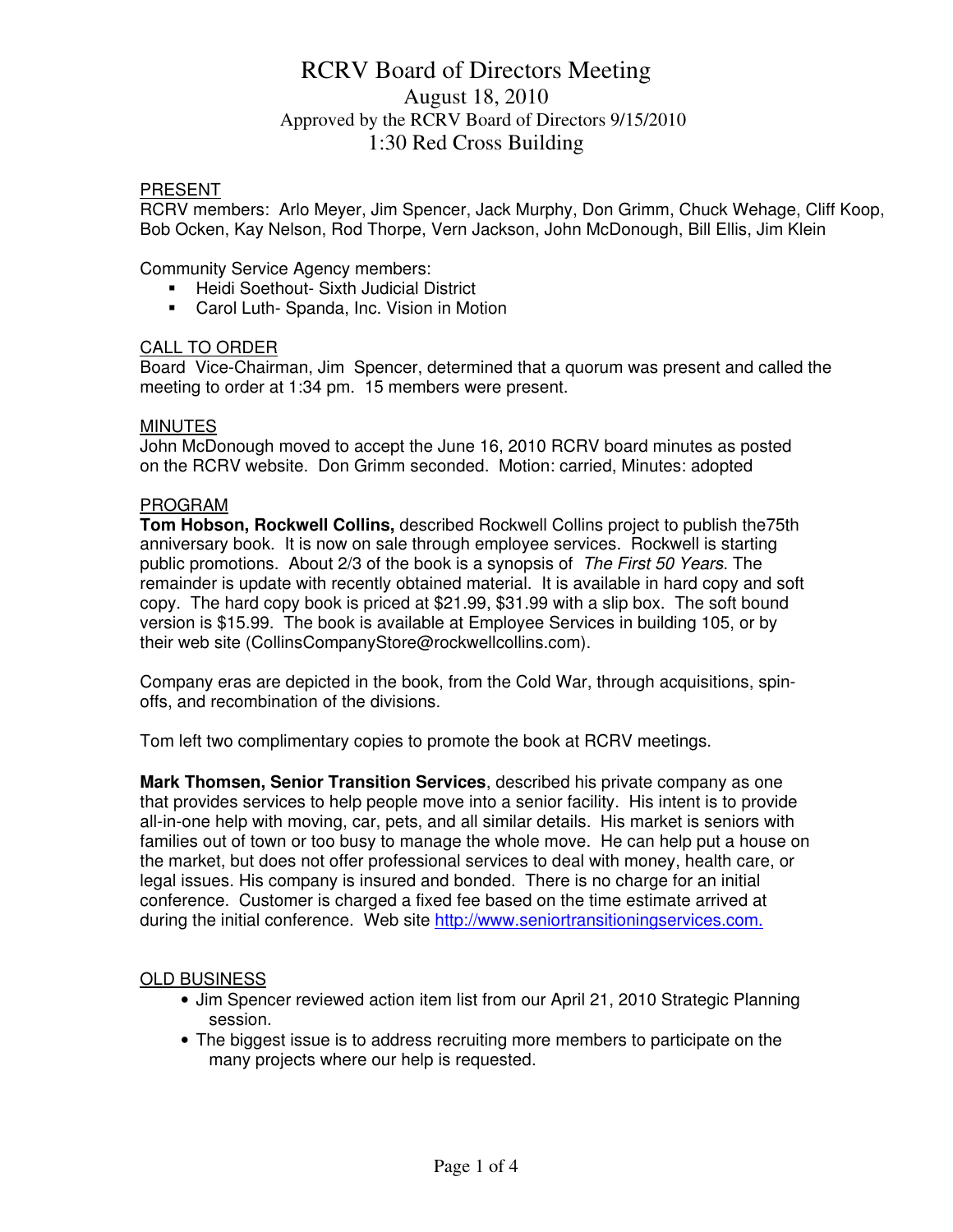# RCRV Board of Directors Meeting August 18, 2010

Approved by the RCRV Board of Directors 9/15/2010

- It was agreed that a program to review high level social media approaches will be presented at the next meeting. Several names of possible presenters were discussed, including Jessie Smith.
- Barb Klawiter informed the group that Rob Fleener will teach a course through Rockwell Collins concerning the nuts and bolts of using social media.
- There was a side discussion of Collins museum. It is believed that this could be a significant recruiting tool.

## NEW BUSINESS

- Rockwell Collins Diversity Group has a potential cash donation of approximately \$1000. In discussion, several suggested that WRAP may be a legitimate beneficiary for these funds. It was moved by Rod Thorpe, seconded by Vern Jackson, that Jim Green negotiate a possible means of making these funds available for WRAP. Approved.
- It was reported that it is time to constitute a nominating committee for fall RCRV elections.

## PARTNER AGENCY REPORTS-

## **1. Carol Luth- Spanda Inc.**

- Cedar Rapids Vision in Motion
	- o Beginning a "Visagraph Project" in collaboration with Four Oaks and College Community schools. Project is result of support of RCRV grant.
	- o Launching Sensory Learning Program which is an immersion program involving vestibular, auditory & vision. VIM is using for autism and braininjured individuals.
	- $\circ$  Completed a very successful CR Talent Fest Fundraiser on August 8<sup>th</sup>. Amateur talent competed to an almost sold out house at Theatre Cedar Rapids.
- Eye Care Kenya Program
	- $\circ$  Dental banquet fundraiser will be held on September 18<sup>th</sup> at Crowne Plaza beginning at 6pm. All proceeds will benefit the introduction of dental services to the Kepkaren Kenya Clinic

## **2. Barbara Hoffman-RSVP**

- RSVP has successfully moved to their new office space within the United Way offices thanks to Jim Green, Dick Kittrell and Cliff Koop.
- Volunteer stats as of 08/18/2010
	- o 407 volunteers donated 39,015 hours
	- o Value @\$20.85 per hour is \$813,463.00
	- o New volunteers to date: 25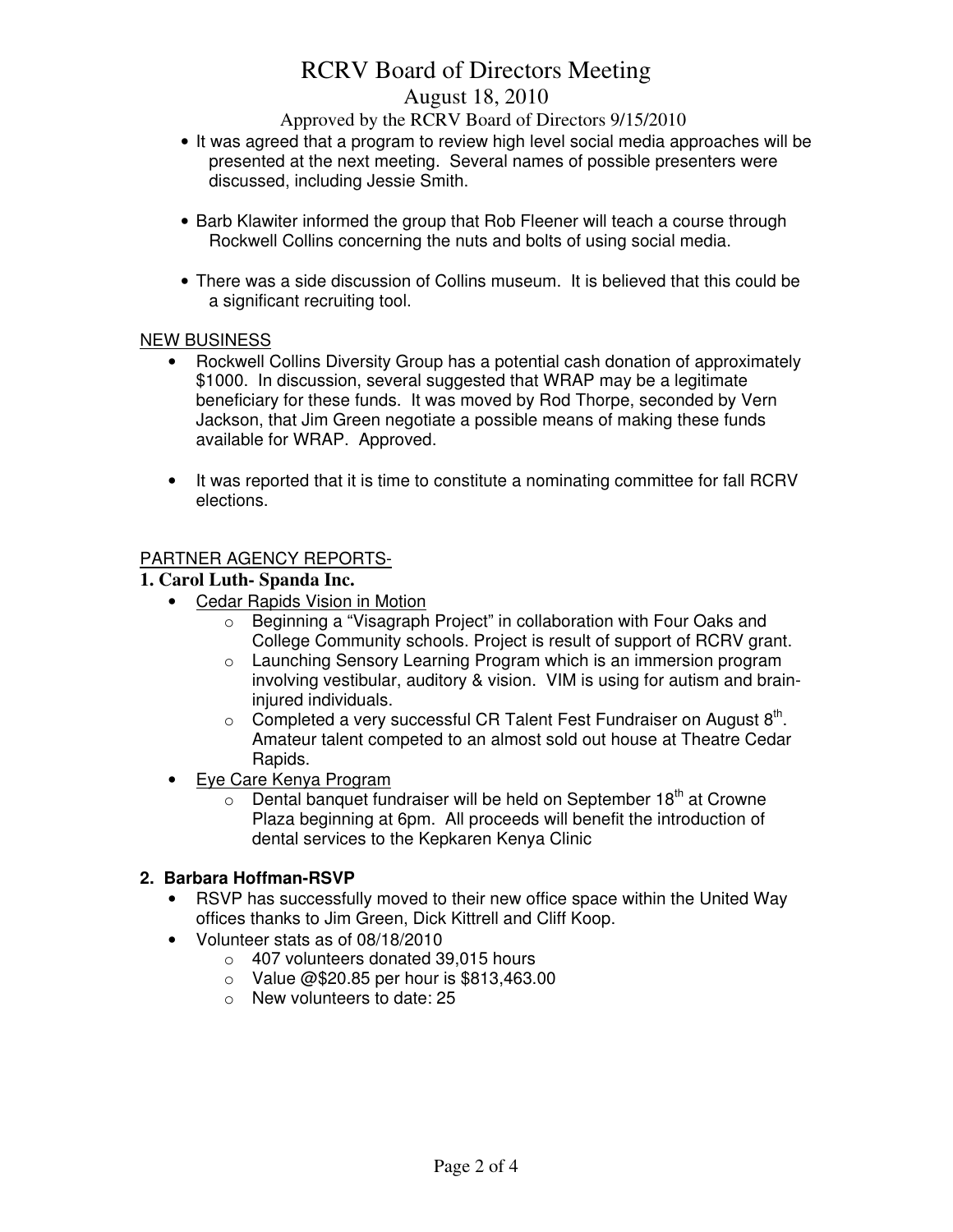## RCRV Board of Directors Meeting August 18, 2010 Approved by the RCRV Board of Directors 9/15/2010

### ROCKWELL COLLINS REPORT- TOM HOBSON

- Tom reported on the upcoming Rockwell Collins Volunteer Fair and the Engineering Experiences Liaison Program. He passed on to RCRV that Wilson School needs a liaison partner.
- Clay Jones has announced a plan for 2% expansion of the company in the coming year.
- Cindy Dietz is working with HR to resolve a privacy issue that is preventing us from getting new retiree lists.

#### RCRV COMMITTEE CHAIR REPORTS **Community Projects- John McDonough**

\* In the past period we have signed up several new RCRV members. Several will be working with the SHIIP program as data entry folks helping with the Part D activities starting in October.

\* EIOLC efforts are going strong with Helen Potthoff and Vern Jackson providing volunteer support.

\* We have built and / or removed several ramps in our area for the WRAP program. This is now a 501C-3 non-profit agency.

\* On 7/1/10, United Way of East Central Iowa became the sponsor of the Linn and Jones County RSVP programs. Barb Hoffman moved into her new office during July with the help of some ambitious RCRV people.

\* The Honor Flight visited DC full of WWII veterans from the area along with their sponsors. A good time was had by all. The next flight is scheduled for 9/14/10 of which Mike Wilson will participate.

\* Dr Lipisch's ground effect machine is on loan to the Children's Museum of Coralville. RCRV provided the necessary assistance in the move and setup at Coralville.

\* Lori Meyer has now knitted over 100 individual dolls for the Spanda folks at Vision In Motion.

\* The Governor's Award Ceremonies were held at Prairie High School for over 200 awardees. RCRV provided help with the parking and also with the ushering at the ceremonies. We had a group photo taken with the Governor.

\* Mike Wilson and Art Roderick provided Lego assistance to a display in Green Square for the Lego Program during the Freedom Festival.

\* Cliff Koop continues to make astronaut board and balance stools for St Luke's Witwer Children's Center